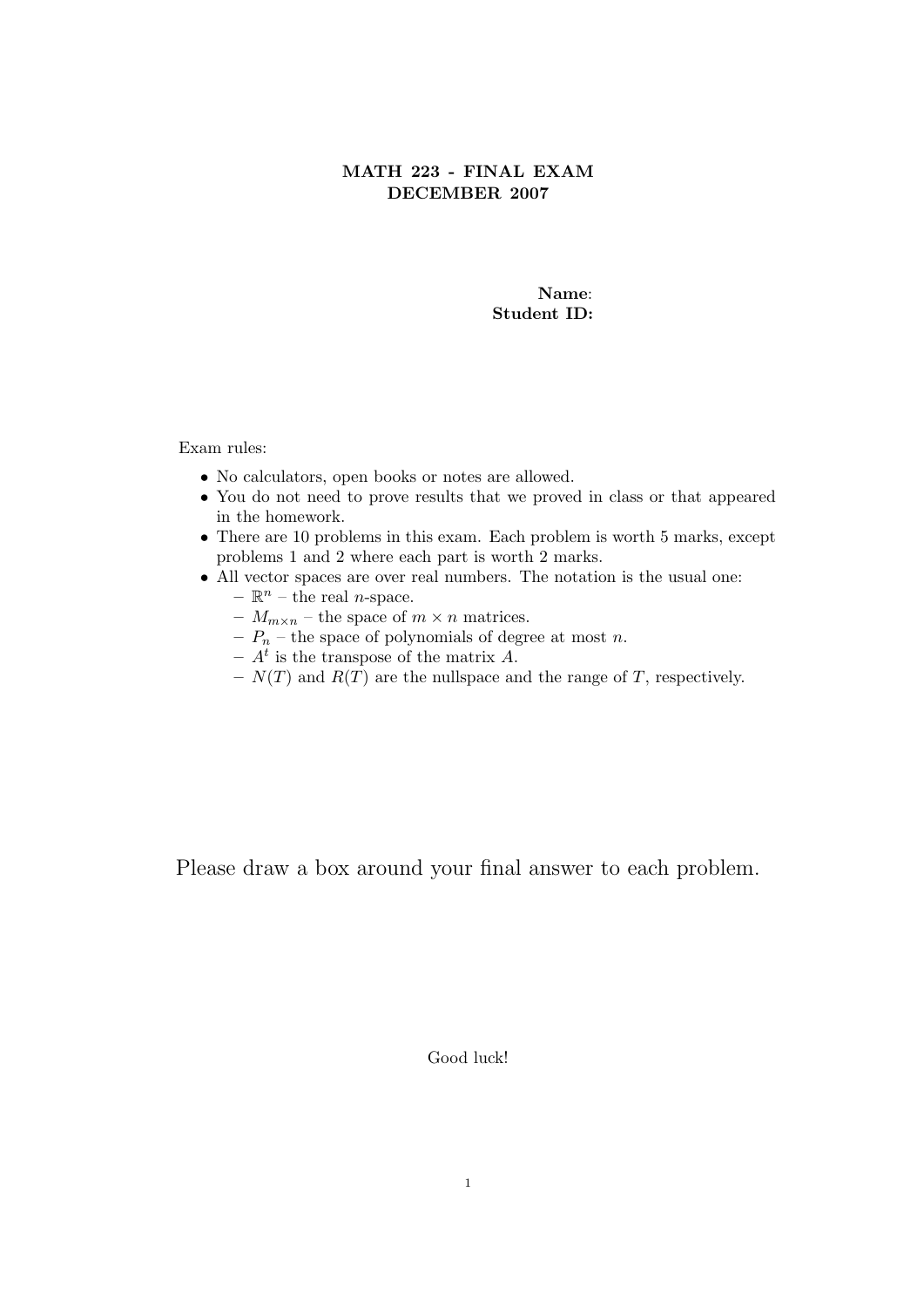PROBLEM 1. In each part below determine if  $W$  is a subspace of  $V$ , and if it is, find the dimension of  $W$ . No proofs are needed here. (But you may want to write down a proof anyway to convince yourself.)

(1)Let  $V = Mat_{n \times n}$ ,  $W = \{A \in V | A \vec{e}_1 = \vec{e}_1\}.$ 

(2)Let  $T: \mathbb{R}^m \to \mathbb{R}^n$  be an onto linear transformation and  $U \subset \mathbb{R}^n$  a subspace of dimension  $k$ . Let

$$
V = \mathbb{R}^m, \qquad W = \{ \vec{v} \in V | T(\vec{v}) \in U \}.
$$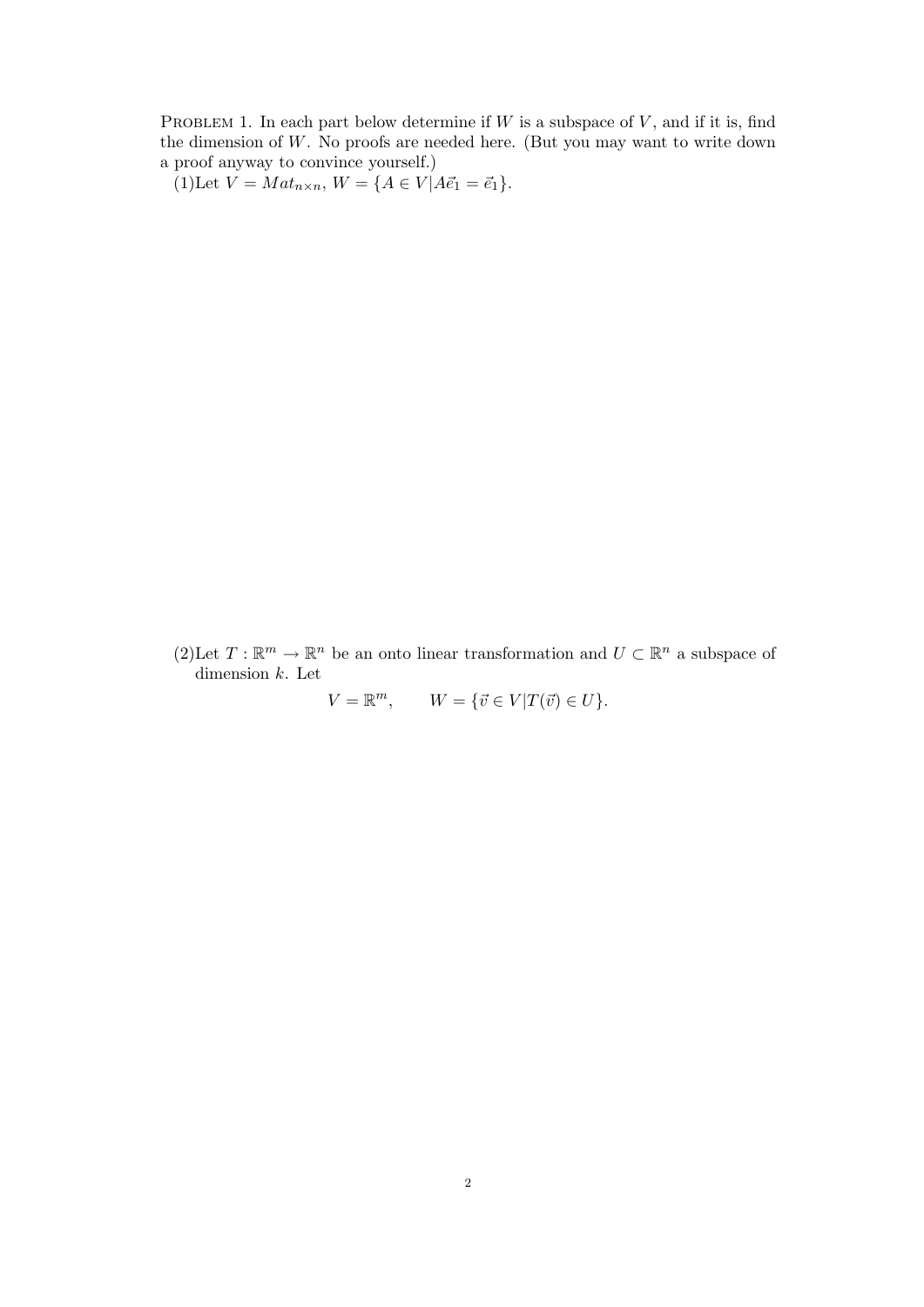(3) Let  $\vec{v}_1, \ldots, \vec{v}_n$  be a set of vectors in  $\mathbb{R}^m$  that spans  $\mathbb{R}^m$ . Then

$$
V = \mathbb{R}^n, \qquad W = \begin{Bmatrix} a_1 \\ a_2 \\ \vdots \\ a_n \end{Bmatrix} \in V | a_1 \vec{v}_1 + \ldots + a_n \vec{v}_n = \vec{0} \}.
$$

(Hint: construct a linear transformation  $\mathbb{R}^n \to \mathbb{R}^m$ .)

(4)Let V be the set of all sequences  $(a_1, a_2, \ldots)$  with addition and scalar multiplication componentwise as in  $\mathbb{R}^n$ . Let W consist of all sequences satisfying  $a_n = a_{n-1} + a_{n-2} + 1$  for all  $n \geq 3$ .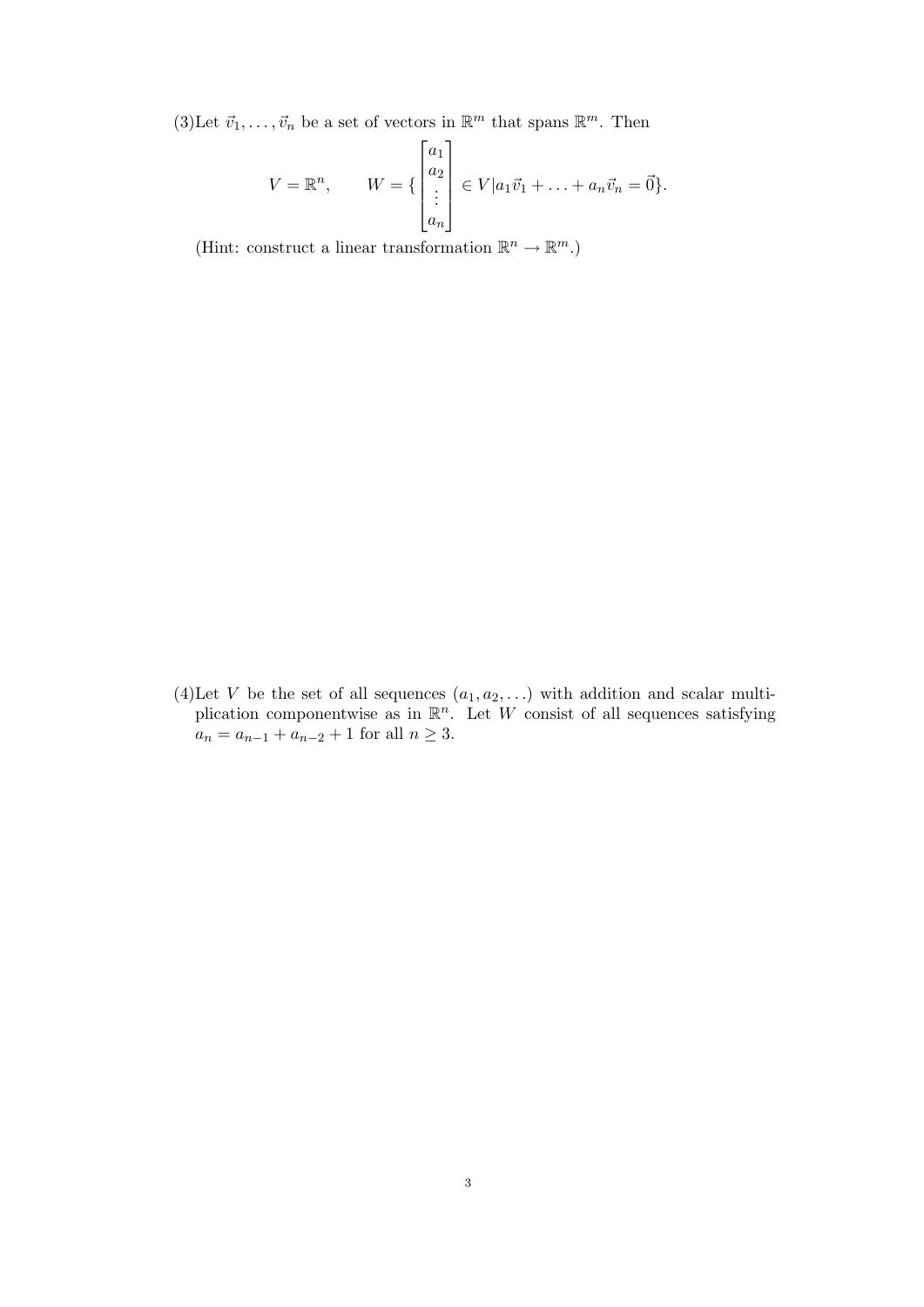(5)Assume that  $\beta = {\vec{v_1}, \dots, \vec{v_n}}$  is a basis of  $\mathbb{R}^n$ . Let  $V = Mat_{n \times n}$  and W the set of matrices that have  $\beta$  as an eigenbasis.

(6)Let  $V = Mat_{n \times n}$ , and let  $A \in V$  be a matrix of rank r. Then  $W = {B \in V | AB = 0}$ 

(Hint: Think in terms of linear transformations.)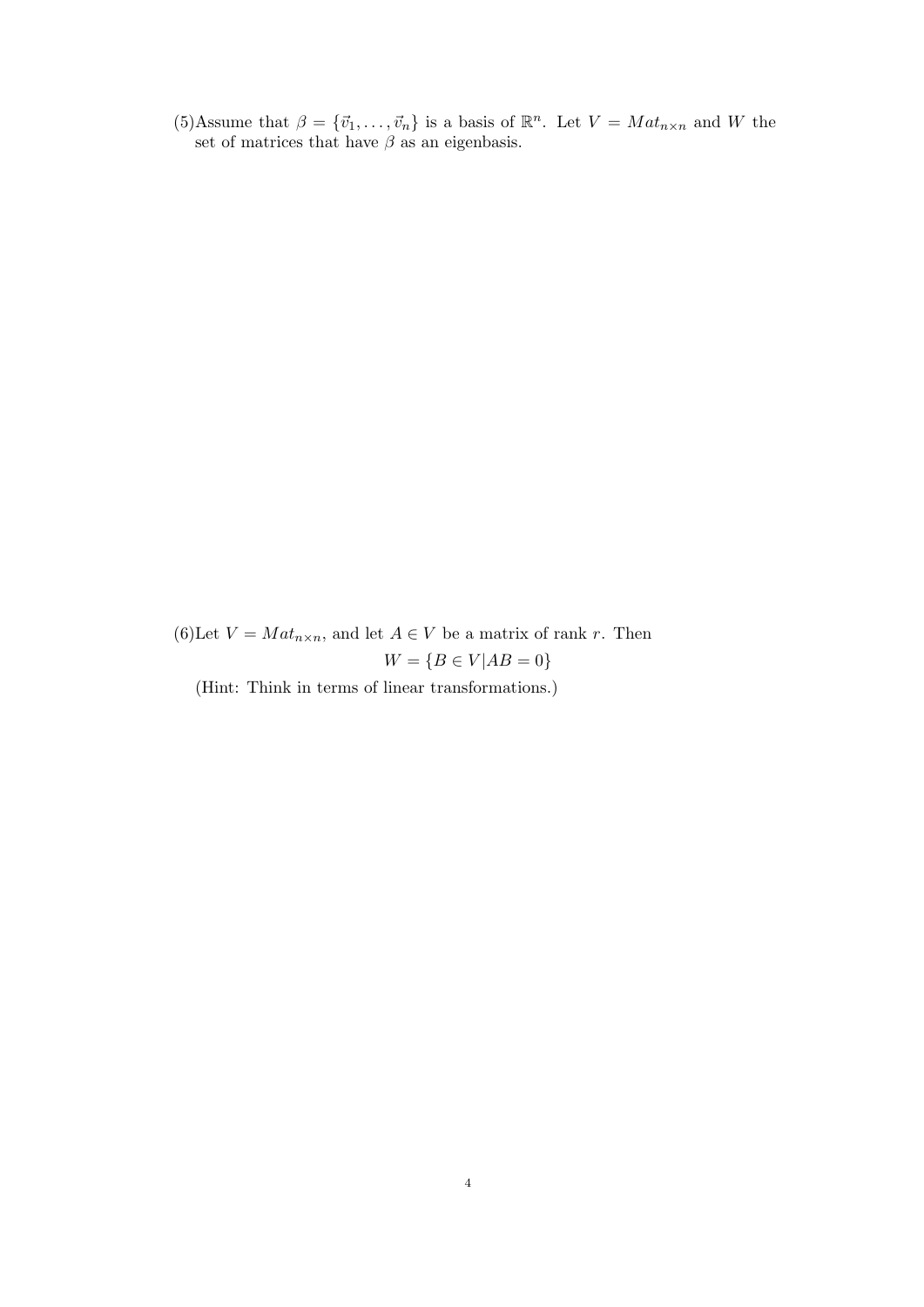PROBLEM 2. In each part below determine if  $T$  is a linear transformation. If it is linear, find the rank and the nullity of T. No proofs are needed. (1)Let  $T: P_3 \to P_3$ ,  $T(p(x)) = x^3 p(\frac{1}{x})$  $(\frac{1}{x})$ .

 $(2)$ Let  $T : \mathbb{R}^n \to \mathbb{R}, T(\vec{v}) = |\vec{v}|$ , where  $|\vec{v}|$  is the length of  $\vec{v}$ .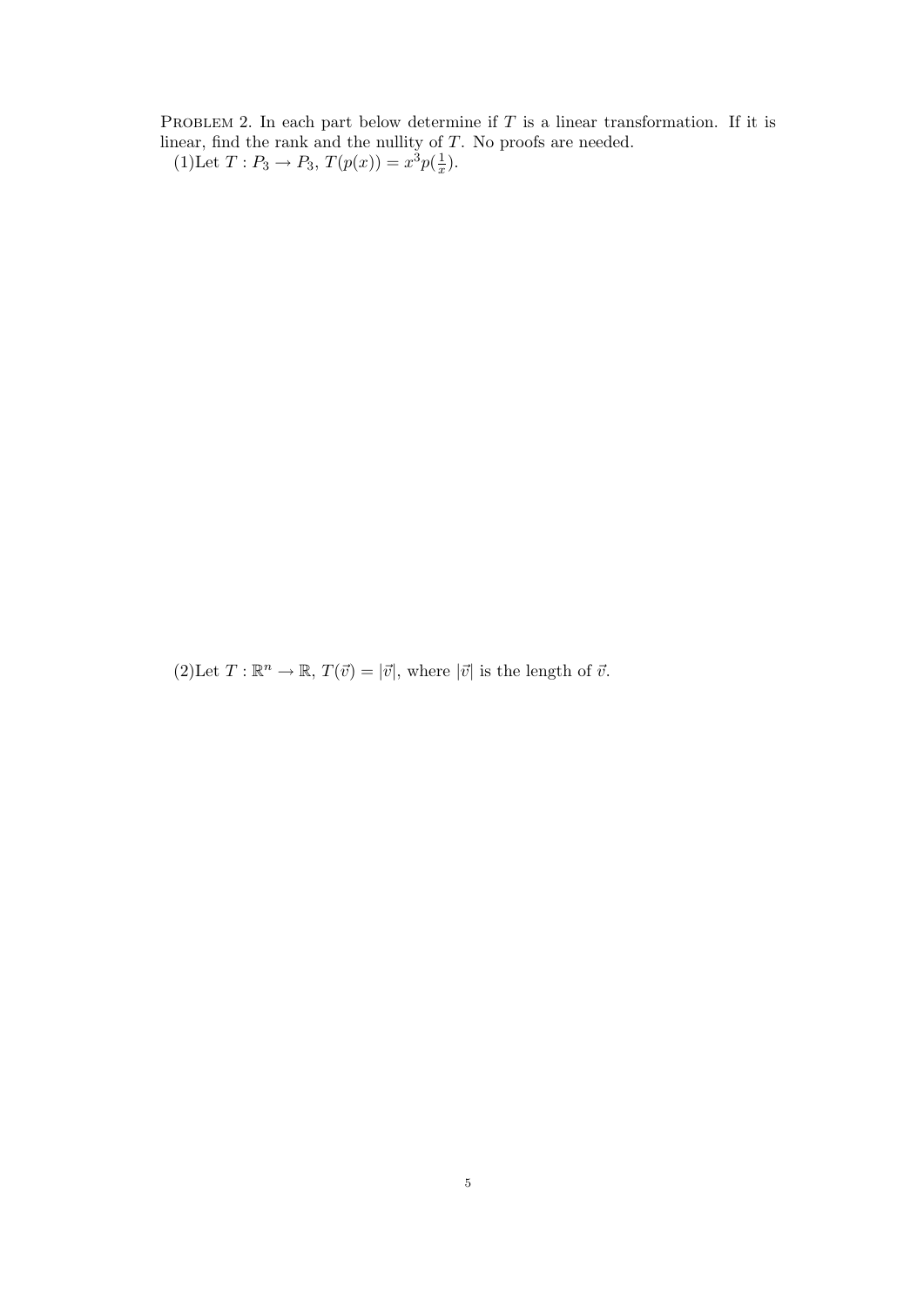(3)Let  $T : P_3 \to P_4$ ,

$$
T(p(x)) = \int_0^x p(t)dt.
$$

(4)Let  $T: Mat_{3\times 3}$ ,  $T(A) = A + 2A^t$ .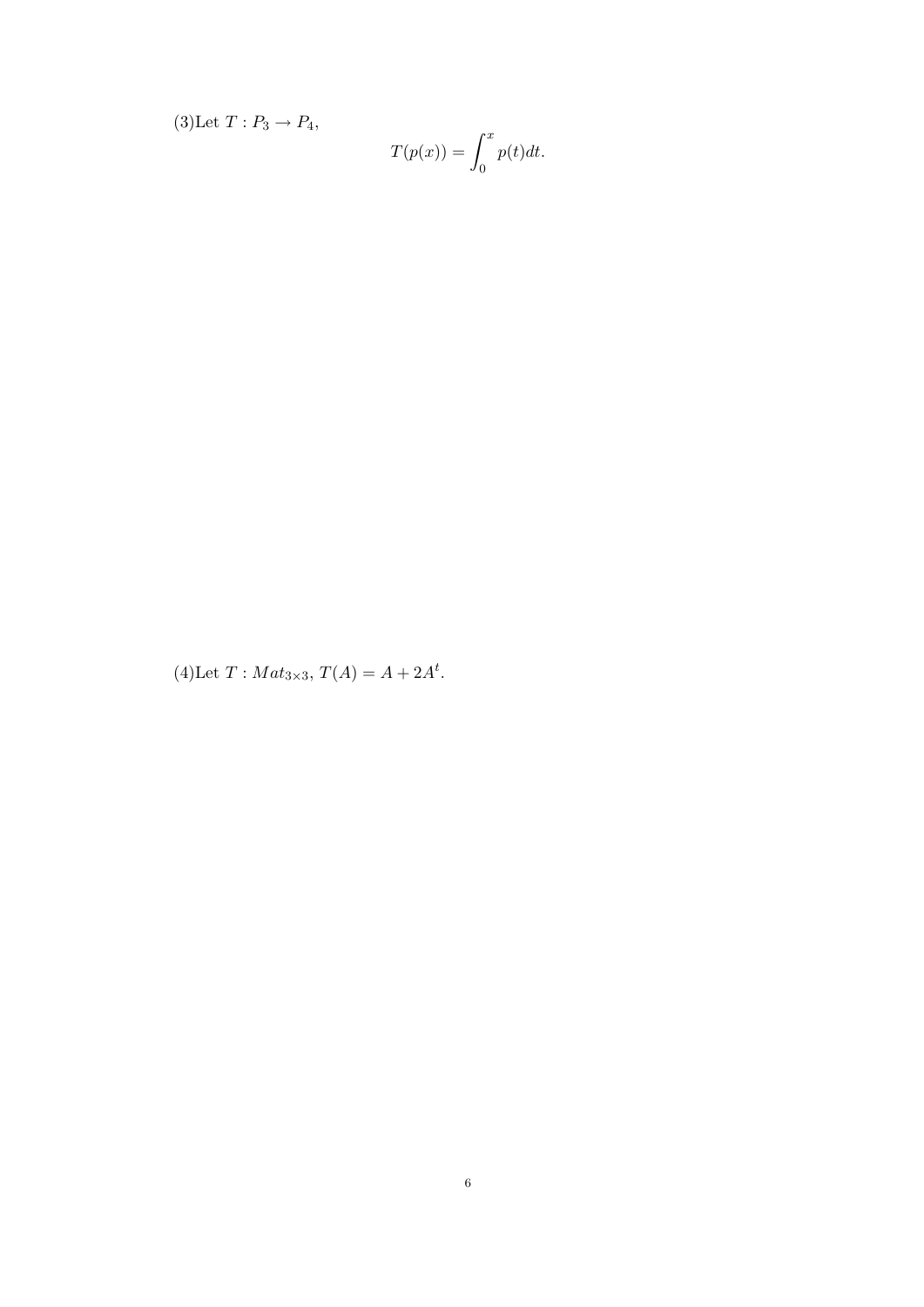PROBLEM 3. Find all solutions to the system of linear equations  $A\vec{x} = \vec{b}$ , where

$$
A = \begin{bmatrix} 1 & 1 & 0 & 5 & 0 & -1 \\ 0 & 1 & 1 & 3 & -2 & 0 \\ -1 & 2 & 3 & 4 & 1 & -6 \\ 0 & 4 & 4 & 12 & -1 & -7 \end{bmatrix}, \qquad \vec{b} = \begin{bmatrix} 3 \\ -1 \\ 1 \\ 3 \end{bmatrix}.
$$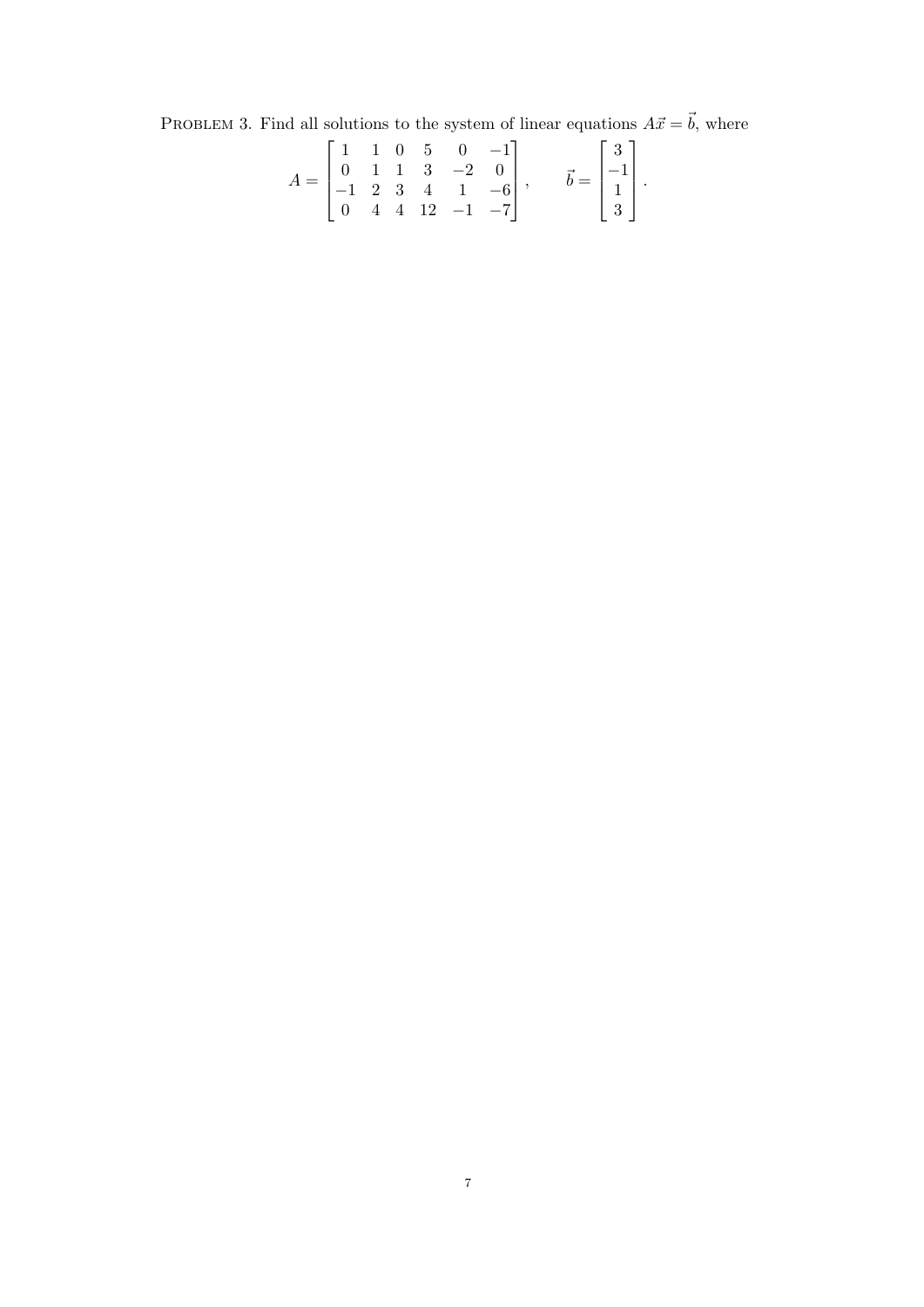PROBLEM 4. Consider the sequence of numbers  $0, 1, 2, 5, 12, \ldots$ , where  $a_{n+1} = 2a_n +$  $a_{n-1}$ . When n is large, then  $a_{n+1}$  is approximately  $c \cdot a_n$ . Find the constant c.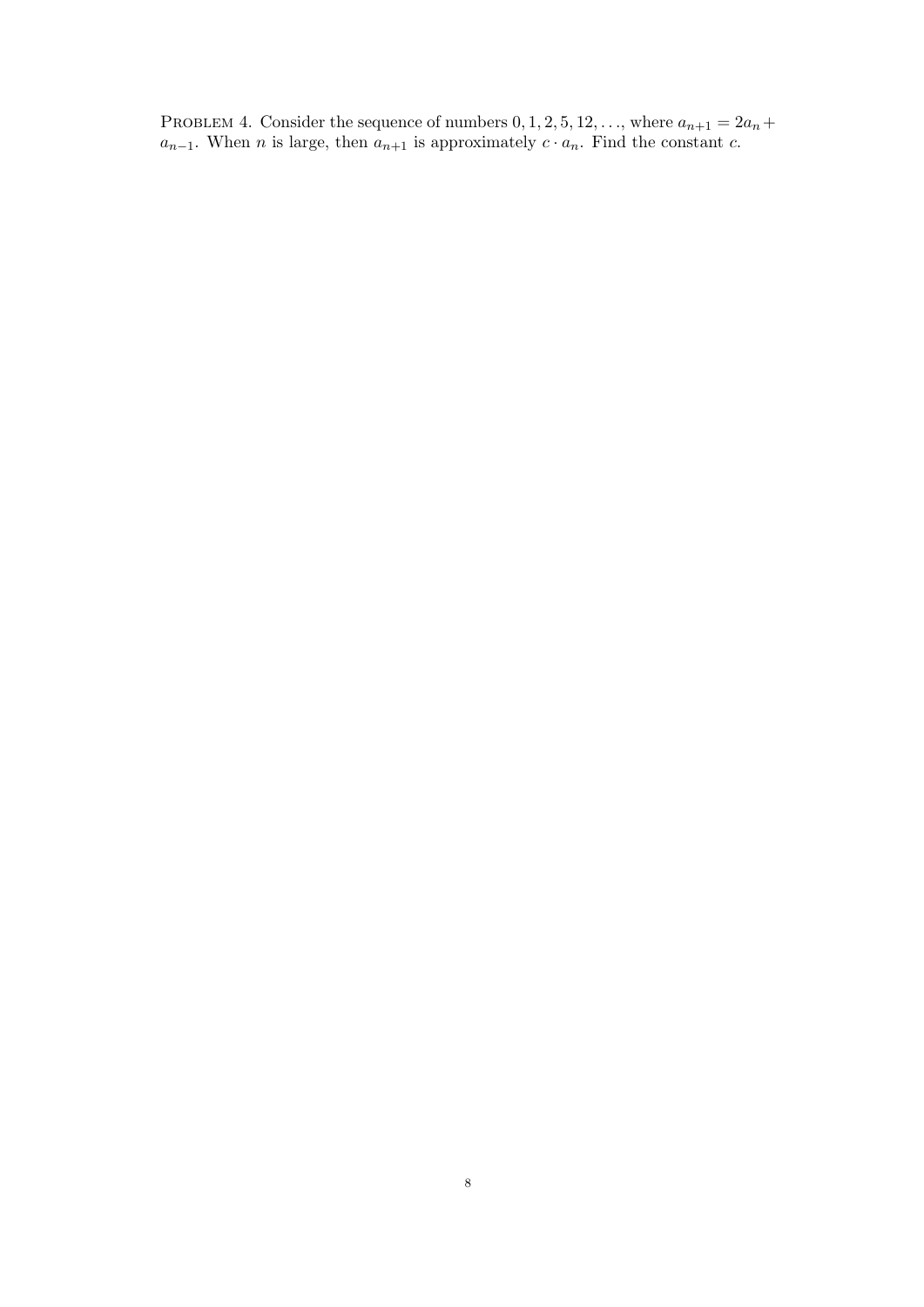PROBLEM 5. Let  $T: V \to W$  and  $S: W \to V$  be linear transformations such that  $S \circ T = Id_V$ . Let  $\vec{v}_1, \ldots, \vec{v}_n$  be a basis of V and  $\vec{w}_1, \ldots, \vec{w}_m$  a basis for  $N(S)$ . Prove that

$$
T(\vec{v}_1),\ldots,T(\vec{v}_n),\vec{w}_1,\ldots,\vec{w}_m
$$

forms a basis of  $W$ .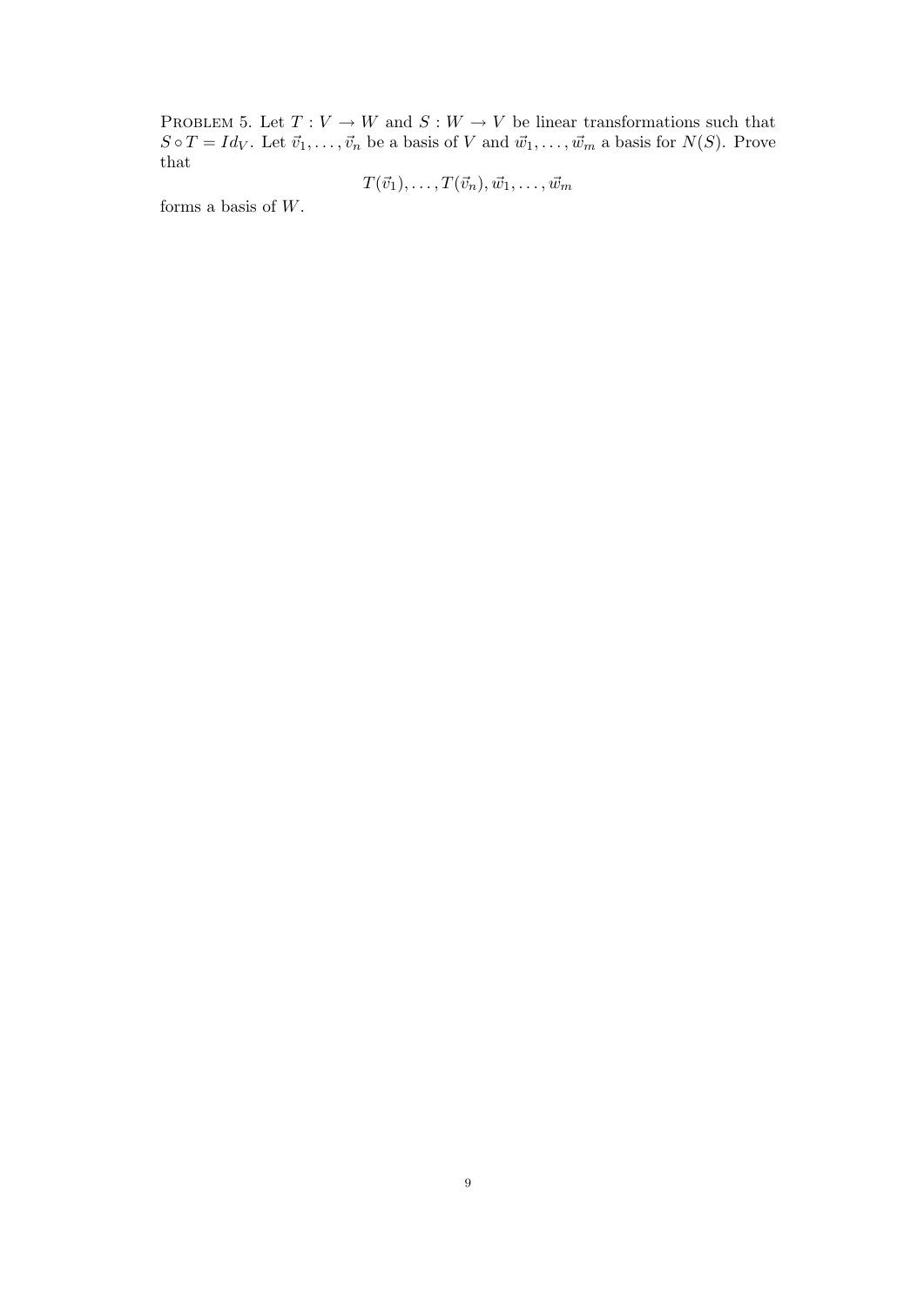| PROBLEM 6. Find the determinant of the matrix |  |  |  |
|-----------------------------------------------|--|--|--|
|                                               |  |  |  |

| $\vert$ 1  | $-1$         | 5              | 5 <sup>1</sup> |
|------------|--------------|----------------|----------------|
| 3          | $\mathbf{1}$ | $\overline{2}$ | $\overline{4}$ |
| $\vert -1$ | $-3$         | 8              | 0 <sup>1</sup> |
| $\vert$ 1  | $\mathbf{1}$ | $\overline{2}$ | $-1$           |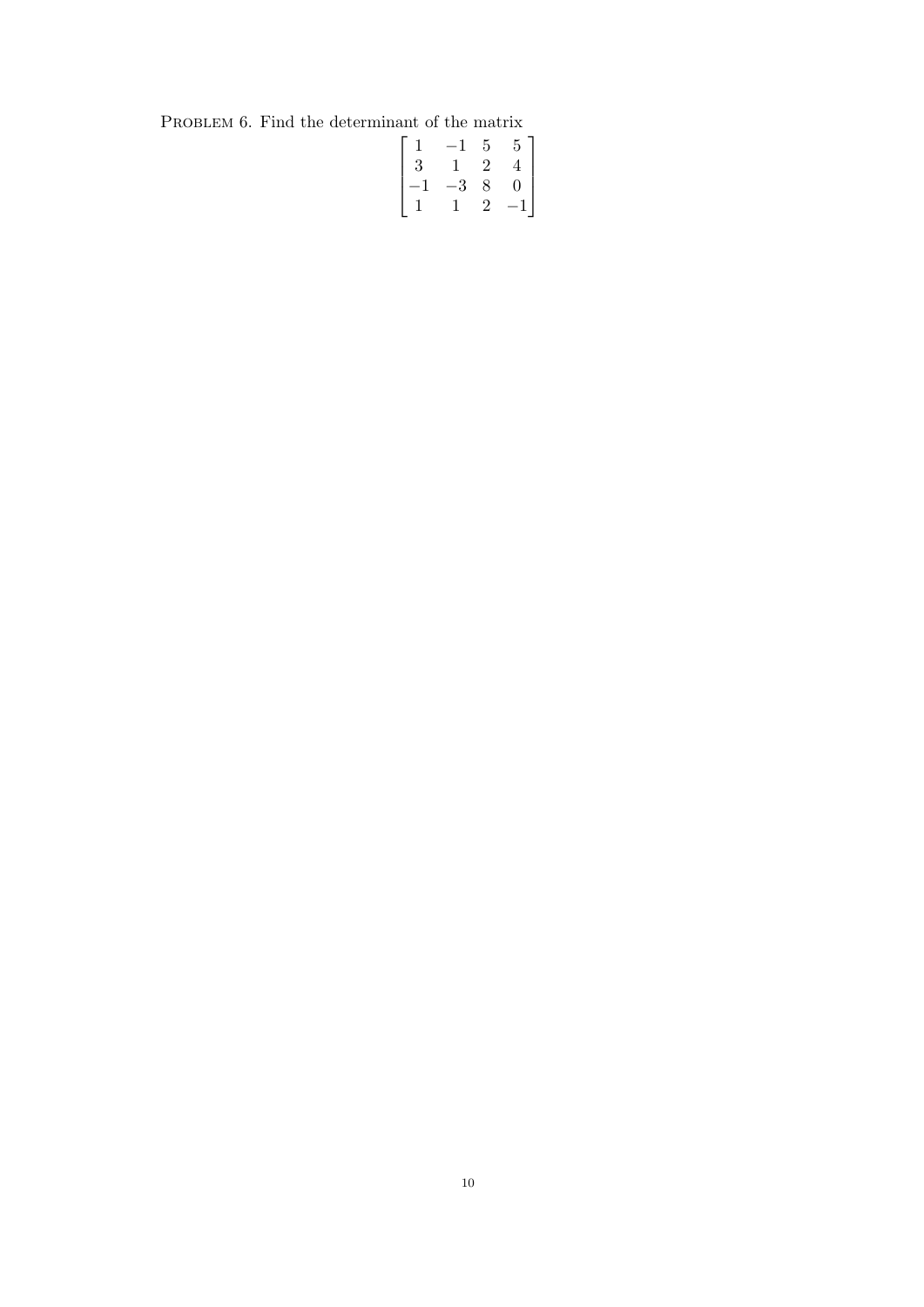PROBLEM 7. Let A be a symmetric matrix with eigenvalues 2 and 6. If the vectors

$$
\vec{v}_1 = \begin{bmatrix} 1 \\ 1 \\ -1 \end{bmatrix}, \quad \vec{v}_2 = \begin{bmatrix} 1 \\ -1 \\ 0 \end{bmatrix}
$$

span  $E_6$ , find  $A \cdot \vec{e}_1$ .

(Hint: Find a third eigenvector and expand  $\vec{e}_1$  in the eigenbasis.)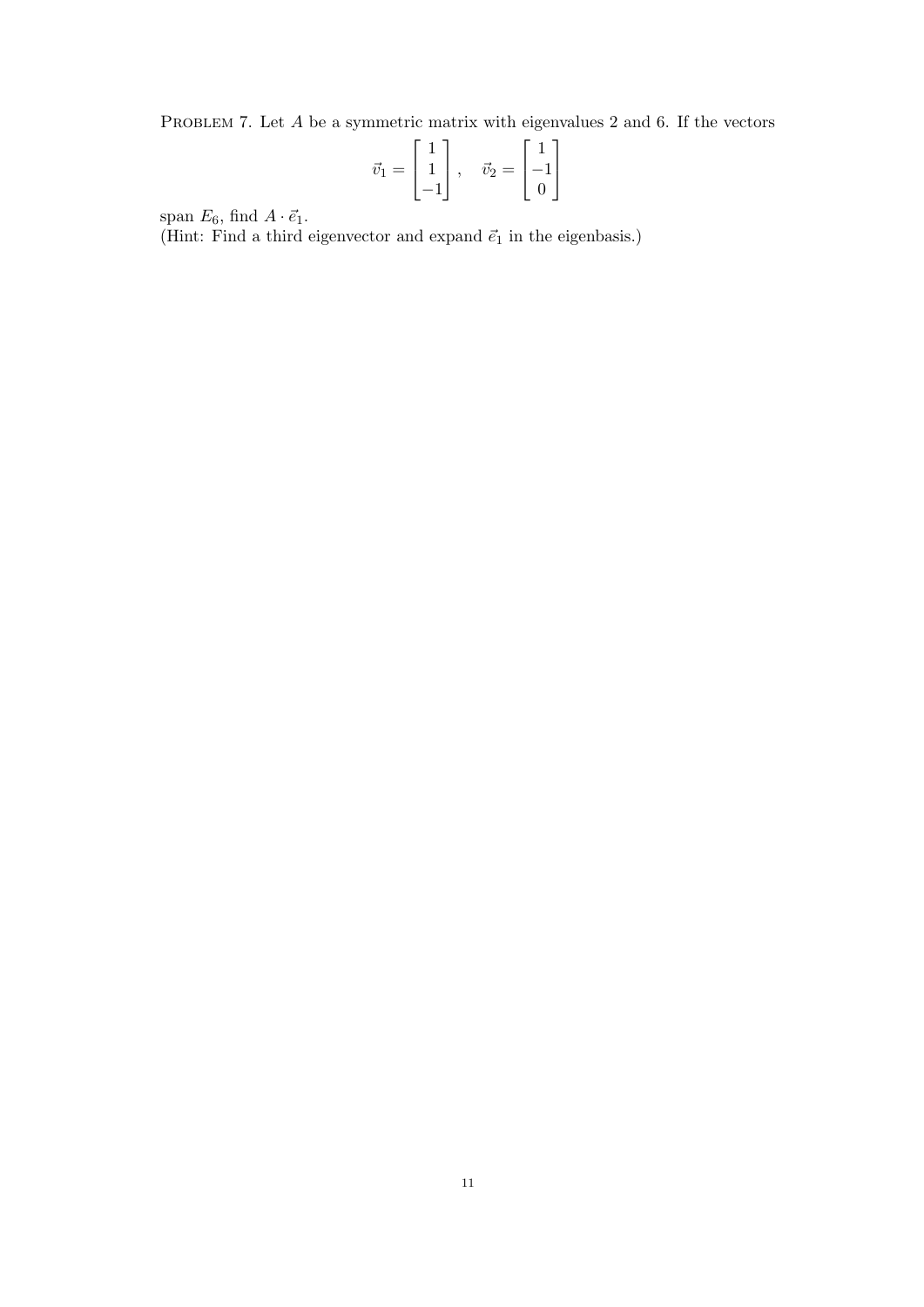PROBLEM 8. Consider the following population model of counting a certain species of birds. Divide the total population in year k into two groups:  $j_k$  is the number of juvenile birds and  $a_k$  the number of adult birds. A newly hatched bird remains juvenile for one year and then becomes an adult (in other words, a bird hatched in year k counts as a juvenile in year k, and as an adult in year  $k + 1$ .). The following rules describe how to compute  $j_{k+1}$  and  $a_{k+1}$ :

- $\circ$   $\frac{1}{2}$  $\frac{1}{2}$  of adults survive to the next year.
- $\circ$   $\frac{1}{4}$  $\frac{1}{4}$  of juveniles survive to the next year to become adults.
- $\circ$  The number of juveniles hatched in year  $k+1$  is twice the number of adults in year k.

Given initial populations  $j_0 = 3, a_0 = 3$  (in thousands), find the limit of  $j_k$ ,  $a_k$  as k approaches infinity. (Hint: Express the initial population in terms of an eigenbasis.)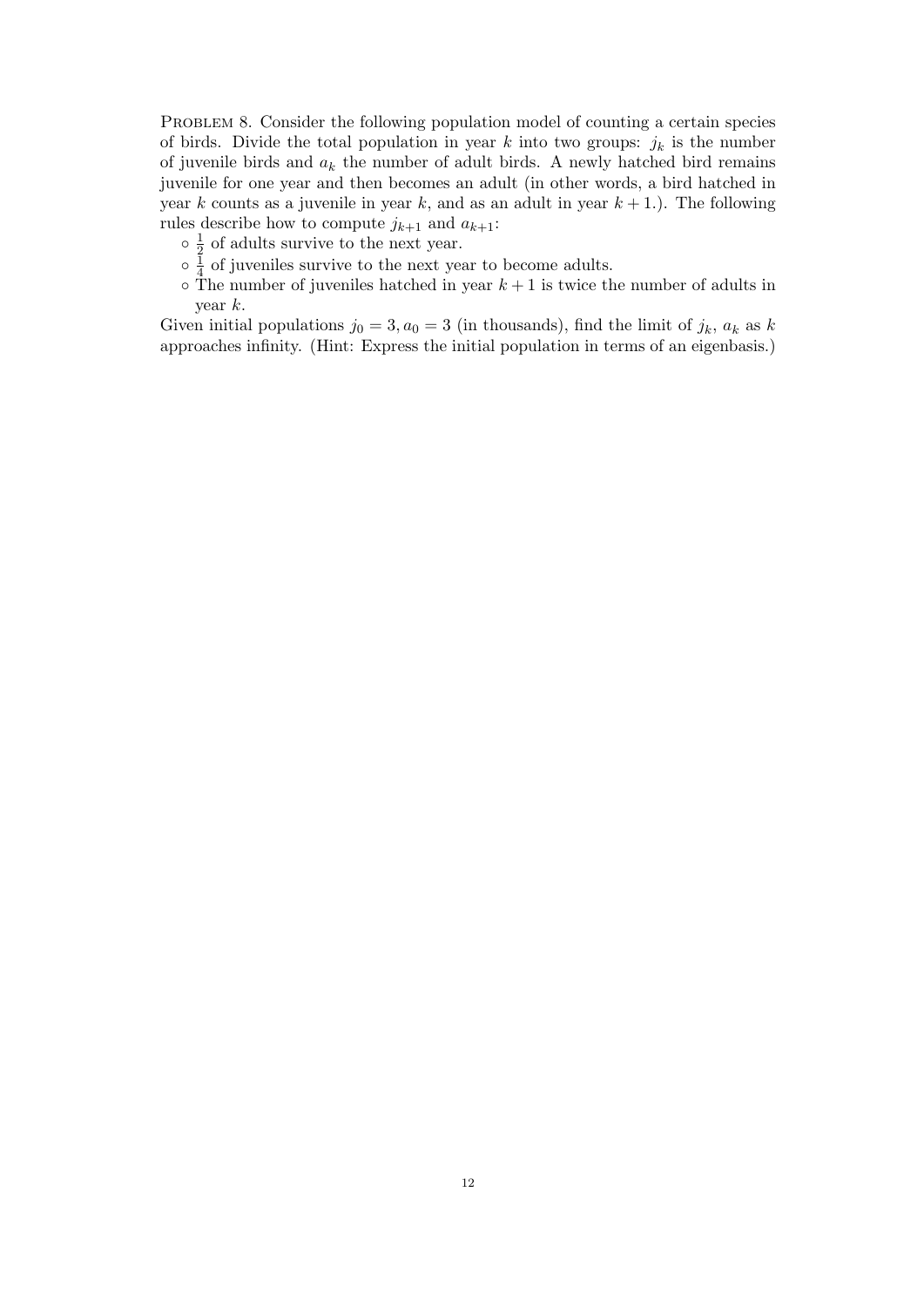PROBLEM 9. Find the inverse of the matrix

$$
A = \begin{bmatrix} 1 & 1 & 0 & 0 \\ 1 & 1 & 1 & 0 \\ 0 & 1 & 1 & 1 \\ 0 & 0 & 1 & 1 \end{bmatrix}.
$$

(To check your computation, the inverse of a symmetric matrix is also symmetric.)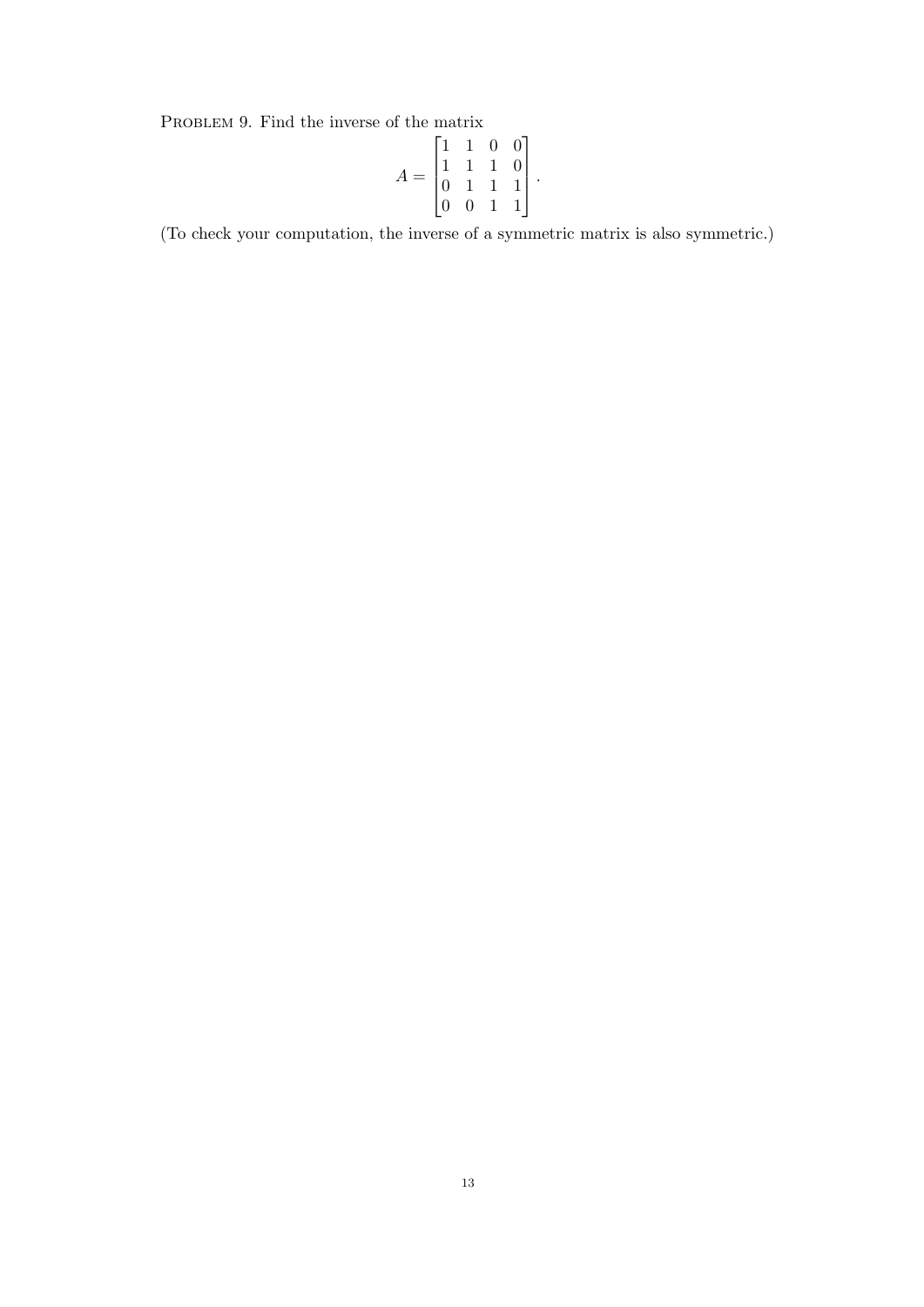PROBLEM 10. Find an orthonormal eigenbasis for the matrix

$$
\begin{bmatrix} 8 & -2 & 2 \ -2 & 5 & 4 \ 2 & 4 & 5 \end{bmatrix}.
$$

You may assume that the characteristic polynomial of the matrix is  $-\lambda^3 + 18\lambda^2 - 81\lambda$ .